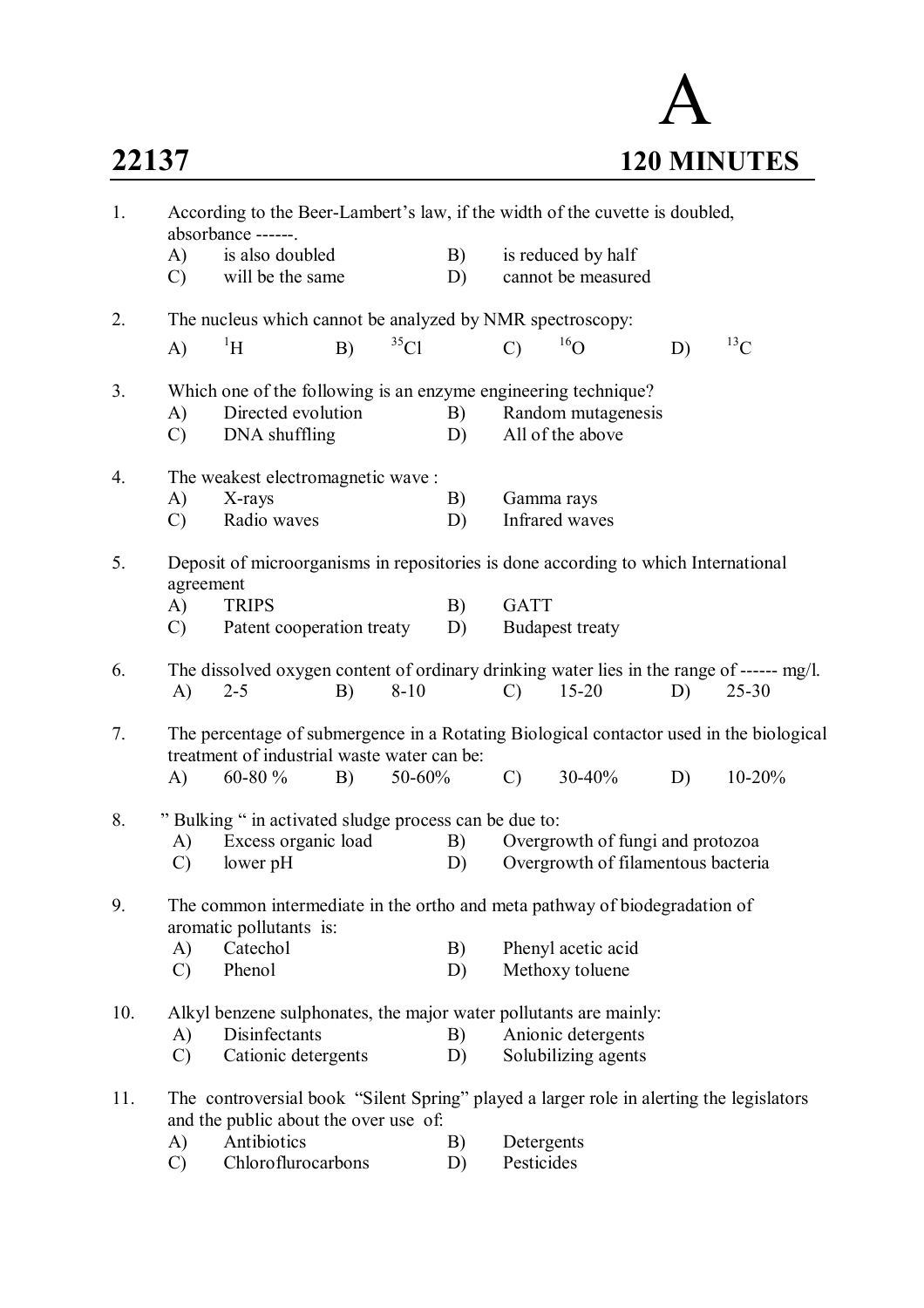| 12. |                                       | The selective compound incorporated in the medium used for detection of E.coli<br>through the detection of the enzyme beta glucuronidase is:                                                                                                                                                         |    |                |          |                           |                                         |    |                  |
|-----|---------------------------------------|------------------------------------------------------------------------------------------------------------------------------------------------------------------------------------------------------------------------------------------------------------------------------------------------------|----|----------------|----------|---------------------------|-----------------------------------------|----|------------------|
|     | $\bf{A}$                              | <b>MUG</b>                                                                                                                                                                                                                                                                                           | B) | <b>IPTG</b>    |          | $\mathcal{C}$             | X gal                                   | D) | <b>BGL</b>       |
| 13. | $\bf{A}$<br>B)<br>$\mathcal{C}$<br>D) | In Graves' disease, binding of auto-antibodies to the receptor for thyroid-stimulating<br>hormone (TSH) result in<br>overproduction of the thyroid hormones<br>less production of the thyroid hormones<br>over production of altered thyroid hormones<br>less production of altered thyroid hormones |    |                |          |                           |                                         |    |                  |
| 14. | A)<br>$\mathcal{C}$                   | Alteplase cleaves plasminogen at the site of its ------ peptide bond to form plasmin.<br>Ar2561-Val262<br>Arg461-Val462                                                                                                                                                                              |    |                | B)<br>D) |                           | Arg361-Val362<br>Arg561-Val562          |    |                  |
| 15. | A)                                    | Lysozyme hydrolyzes ----- glycosidic bond.<br>the $\beta$ -1,3 B) the $\beta$ -3,1                                                                                                                                                                                                                   |    |                |          | $\mathcal{C}$             | the $\beta$ -1,4                        | D) | the $\beta$ -4,1 |
| 16. | A)<br>B)<br>$\mathcal{C}$<br>D)       | Dipicolinic acid of bacterial endospore is associated with:<br>heat resistance<br>germination<br>spore dispersal<br>formation of spore from vegetative cell                                                                                                                                          |    |                |          |                           |                                         |    |                  |
| 17. | A)<br>$\mathcal{C}$                   | Endoflagella are located within ------.<br>inner membrance<br>the periplasmic space D)                                                                                                                                                                                                               |    |                | B)       | mesosomes                 | the peptidoglycan                       |    |                  |
| 18. | A)<br>$\mathcal{C}$                   | Bacterial flagella grow by the addition of flagellin subunits:<br>at the tip<br>at the middle                                                                                                                                                                                                        |    |                | B)<br>D) | at the base               | at the surface through                  |    |                  |
| 19. | A)<br>$\mathcal{C}$                   | Gangliosides are:<br>Glycolipids<br>Both A and B                                                                                                                                                                                                                                                     |    |                | B)<br>D) |                           | Negatively charged<br>None of the above |    |                  |
| 20. | A)<br>B)<br>$\mathcal{C}$<br>D)       | Functional studies of cell membrane proteins can be done by:<br>Solubilizing by SDS treatment<br>Solubilizing by Triton X 100 treatment<br>Solubilizing by CTAB<br>Denaturing by Phenol                                                                                                              |    |                |          |                           |                                         |    |                  |
| 21. | A)<br>$\mathcal{C}$                   | Bacteriorhodopsin is a:<br>$H^+$ pump<br>$Na^+$ pump                                                                                                                                                                                                                                                 |    |                | B)<br>D) | $Ca + pump$<br>Cl channel |                                         |    |                  |
| 22. | A)                                    | Which among the following shows highest permeability across lipid bilayers?<br>$H_2O$                                                                                                                                                                                                                | B) | $Cl^{\dagger}$ |          | $\mathcal{C}$             | $Na^+$                                  | D) | O <sub>2</sub>   |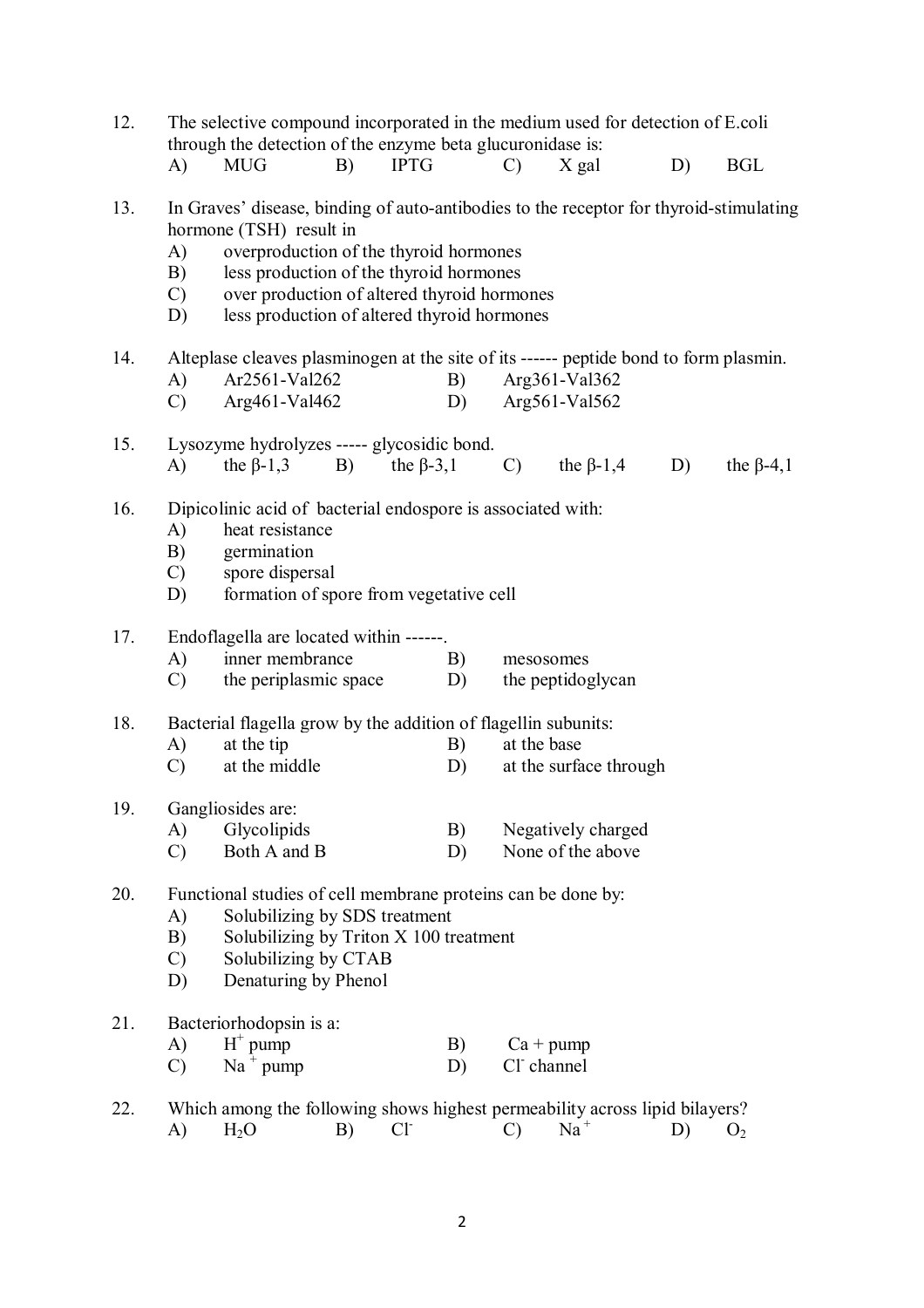| 23. | A)                                        | ------ syndrome is the sex chromosome aneuploidy of humans.<br>Patau                                                                                                                                                                       | B) | Edward's |          | $\mathcal{C}$                   | Angelmanns                                         | D) | Klinfelter's |
|-----|-------------------------------------------|--------------------------------------------------------------------------------------------------------------------------------------------------------------------------------------------------------------------------------------------|----|----------|----------|---------------------------------|----------------------------------------------------|----|--------------|
| 24. | $\mathbf{A}$<br>B)<br>$\mathcal{C}$<br>D) | Facultative heterochromatisation in mammalian females result in:<br>Calico cat<br>Patch of tissues with absence of sweat glands<br>Barr bodies<br>All of the above                                                                         |    |          |          |                                 |                                                    |    |              |
| 25. | eukaryotes?                               | Which among the following RNA polymerase is involved in transcribing m RNA in                                                                                                                                                              |    |          |          |                                 |                                                    |    |              |
|     | A)<br>$\mathcal{C}$                       | <b>RNA Pol I</b><br><b>RNA Pol III</b>                                                                                                                                                                                                     |    |          | B)<br>D) | <b>RNA Pol II</b><br>RNA pol IV |                                                    |    |              |
| 26. | A)<br>C)                                  | Urea cycle takes place in:<br>Liver and skeletal muscle<br>Kidney and skeletal muscle                                                                                                                                                      |    |          | B)<br>D) |                                 | Liver and kidney<br>Digestive tract                |    |              |
| 27. | A)                                        | Coupled transcription and translation is a feature of:<br>Fungi                                                                                                                                                                            | B) | Mammals  |          | $\mathcal{C}$                   | Protozoans                                         | D) | Bacteria     |
| 28. | A)<br>B)<br>$\mathcal{C}$<br>D)           | Which among the following combinations does not match?<br>RNA triphosphatase- Guanylyl Transferase<br>RNA triphophatase-RNA methyl transferase<br>RNA methyl transferase-Poly(A) polymerase<br>Guanylyl Transferase-RNA methyl Transferase |    |          |          |                                 |                                                    |    |              |
| 29. | $\mathbf{A}$                              | The minimum number of GTP required for the translating an mRNA of 15 bases:<br>9                                                                                                                                                           | B) | 10       |          | $\mathcal{C}$                   | 8                                                  | D) | 15           |
| 30. | $C$ elegans is:<br>A)                     | The most effective delta endotoxin from <i>Bacillus thuringiensis</i> against the nematode<br>Cry 5B                                                                                                                                       | B) | Cry 6A   |          | $\mathcal{C}$                   | Cry 21A                                            | D) | Cry 14A      |
| 31. | A)<br>$\mathcal{C}$                       | 16S rRNA sequence is used for the identification of:<br>Fungi<br>Bacteria                                                                                                                                                                  |    |          | B)<br>D) | Yeast                           | All the above                                      |    |              |
| 32. | A)<br>$\mathcal{C}$                       | Engerix-B is $a$ :<br>Killed vaccine<br>RNA vaccine                                                                                                                                                                                        |    |          | B)<br>D) |                                 | Live attenuated vaccine<br>Recombinant DNA vaccine |    |              |
| 33. | A)<br>$\mathcal{C}$                       | Pseudopeptidoglycan is present in the cell wall of<br>Bacteria<br>Mycobacterium                                                                                                                                                            |    |          | B)<br>D) | Archaea<br>Chlamydia            |                                                    |    |              |
| 34. | $E.$ coli is a:<br>A)<br>$\mathcal{C}$    | chemoheterotroph<br>chemophototroph                                                                                                                                                                                                        |    |          | B)<br>D) |                                 | chemoautotroph<br>chemomonotroph                   |    |              |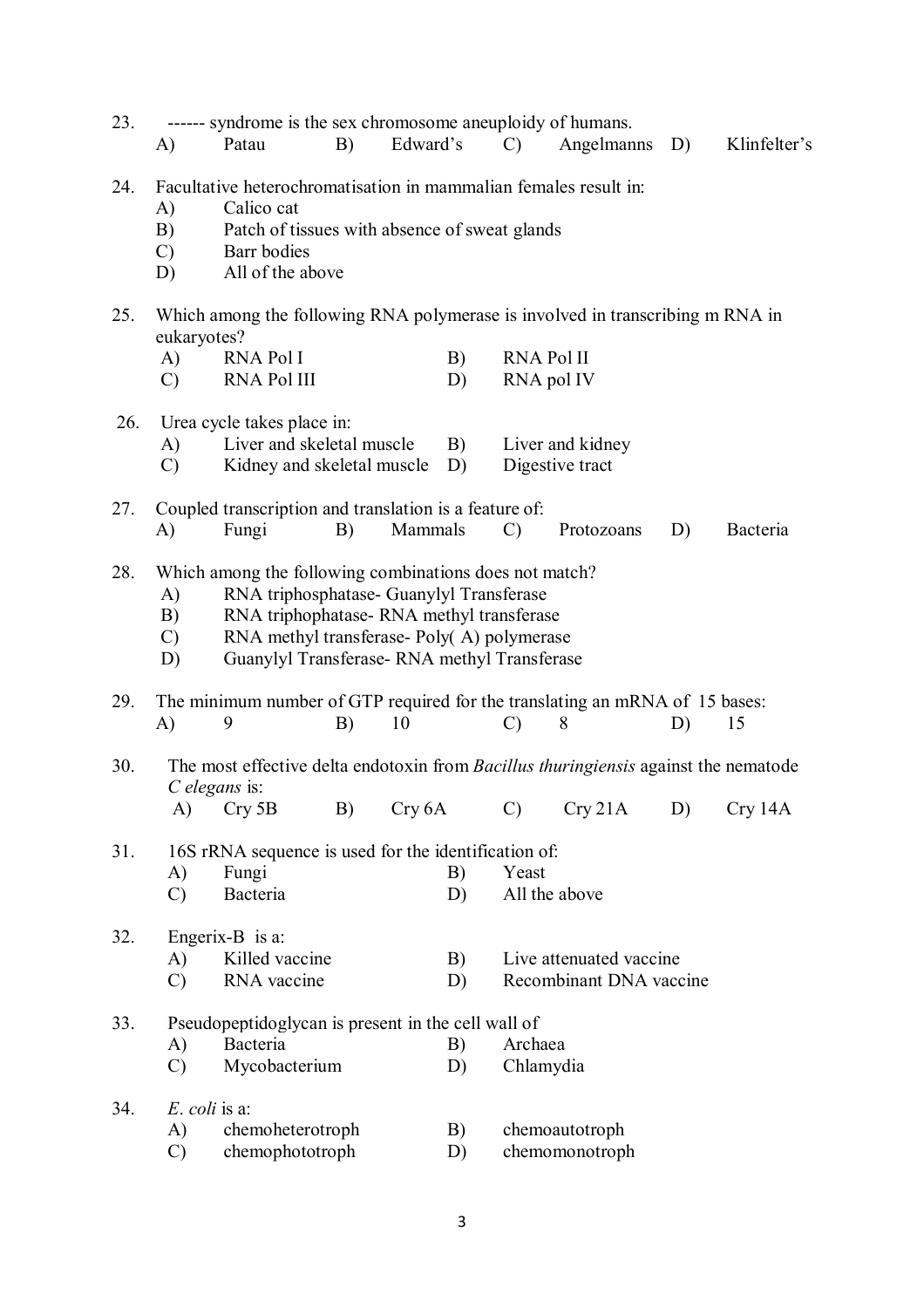- 35. MacConkey agar is a:
	- A) selective agar
	- B) differentiating agar
	- C) selective and differentiating agar
	- D) selective and pigmented agar
- 36. Choose the correct statement:
	- A) All the microorganisms are pathogenic to humans
	- B) Most of the microorganisms are pathogenic to humans
	- C) Only limited number of microorganisms are pathogenic to humans
	- D) Microbial association is always harmful to humans
- 37. PAMPs:
	- A) activate innate immune responses
	- B) activate adaptive response<br>C) inhibit innate immune resp
	- inhibit innate immune responses
	- D) inhibit adaptive response
- 38. The secretory component of sIgA provide -------.
	- A) site for antigenic attachment
	- B) site for activation of signalling pathways
	- C) protection to bound antigen
	- D) protection from proteolytic enzymes

## 39. In normal serum, major immunoglobulin will be:<br>A)  $IgM$  B)  $IgA$  C)

- A) IgM B) IgA C) IgG D) IgD
- 40. Part of a processed antigen that binds to the major histocompatibility complex molecule is called:
	- A) epitope B) paratope C) antitope D) agretope
- 41. Opsonin bind ------.
	- A) antibody and increase binding with antigen
	- B) complement and activate complement system
	- C) antigen and enhance phagocytosis
	- D) TCR and enhance TCR activation
- 42. Which of the following is well known as interferon stimulated?
	- A) Protein kinase R B) Serine protease
	- C) Alkaline protease D) Acid protease
- 43. Which of the following is correct with Tumor-associated transplantation antigens (TATAs)?
	- A) TATAs are not unique to tumor cells
	- B) TATAs can be proteins that are expressed on normal cells during fetal development
	- C) TATAs can be proteins that are normally expressed at extremely low levels on normal cells but are expressed at much higher levels on tumor cells
	- D) All the above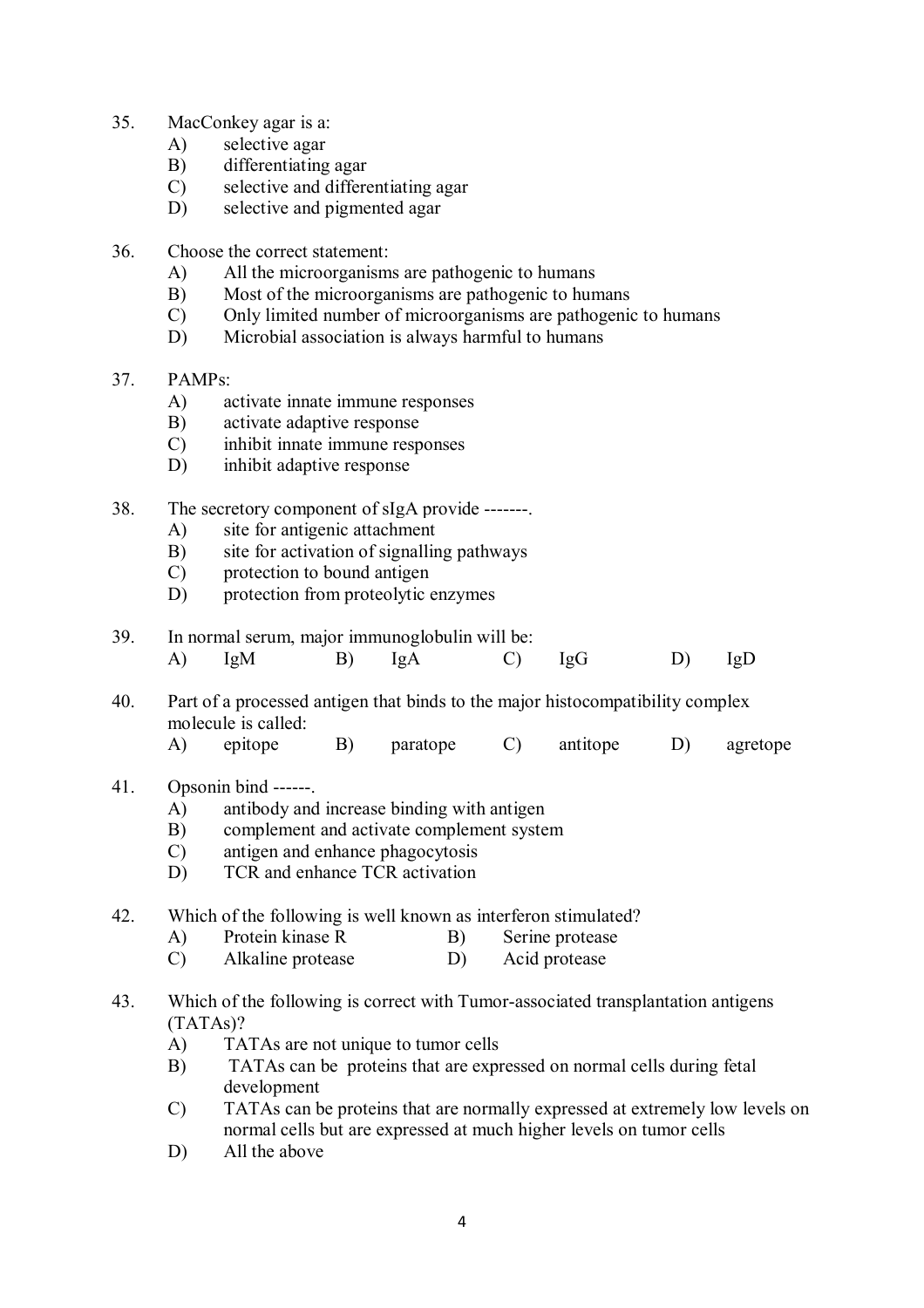| 44. | A)                                | Which among the following is a tumour suppressor gene?<br><b>APC</b>                                                                                                        | B) | <b>SRC</b>       |          | $\mathcal{C}$           | <b>BRAF</b>                              | D) | <b>MYC</b>  |
|-----|-----------------------------------|-----------------------------------------------------------------------------------------------------------------------------------------------------------------------------|----|------------------|----------|-------------------------|------------------------------------------|----|-------------|
| 45. | A)<br>B)<br>$\mathcal{C}$ )<br>D) | Rituxan is a humanized antibody used for the treatment of:<br>Her2 positive breast cancer<br>Glioblastoma<br>Triple Negative Breast cancer<br>Non-Hodgkin's B cell Lymphoma |    |                  |          |                         |                                          |    |             |
| 46. |                                   | Which among the following is <b>not</b> the function of $5' - 3''$ exonuclease activity of<br>DNA Pol I?                                                                    |    |                  |          |                         |                                          |    |             |
|     | A)<br>$\mathcal{C}$               | Proof Reading<br>Nick translation                                                                                                                                           |    |                  | B)<br>D) |                         | Primer removal<br><b>Excision Repair</b> |    |             |
| 47. |                                   | Haplodiploid sex determination is common in:                                                                                                                                |    |                  |          |                         |                                          |    |             |
|     | A)<br>$\mathcal{C}$               | Hymenopterans<br>Arachnids                                                                                                                                                  |    |                  | B)<br>D) | Isopterans<br>Dipterans |                                          |    |             |
|     |                                   |                                                                                                                                                                             |    |                  |          |                         |                                          |    |             |
| 48. |                                   | Bottle neck effect and founder effect are two facets of:                                                                                                                    |    |                  |          |                         |                                          |    |             |
|     | A)                                | Genetic Drift<br>Mutation                                                                                                                                                   |    |                  | B)       | Migration<br>Selection  |                                          |    |             |
|     | $\mathcal{C}$                     |                                                                                                                                                                             |    |                  | D)       |                         |                                          |    |             |
| 49. |                                   | Dextral and sinistral shell ciolage in apple snail is an example of :                                                                                                       |    |                  |          |                         |                                          |    |             |
|     | A)                                | Maternal imprinting                                                                                                                                                         |    |                  | B)       |                         | Paternal imprinting                      |    |             |
|     | $\mathcal{C}$                     | Maternal effects                                                                                                                                                            |    |                  | D)       |                         | Paternal effects                         |    |             |
| 50. |                                   | In a particular population, $4\%$ of females are affected by a rare X linked disorder.<br>What is the frequency of the carriers?                                            |    |                  |          |                         |                                          |    |             |
|     | A)                                | 40 %                                                                                                                                                                        | B) | 80%              |          | $\mathbf{C}$            | 32%                                      | D) | 4%          |
| 51. | A)                                | Which among the following is used for targeted editing of genomes?<br><b>TALENS</b>                                                                                         |    |                  | B)       | <b>ZFN</b>              |                                          |    |             |
|     | $\mathcal{C}$                     | CRISPR- Cas-9                                                                                                                                                               |    |                  | D)       |                         | All of the above                         |    |             |
| 52. | $\bf{A}$                          | What is the maximum capacity of a lambda replacement vector?<br>37 Kb                                                                                                       | B) | 52 Kb            |          | $\mathcal{C}$           | 22 Kb                                    | D) | 11 Kb       |
| 53. |                                   | Which among the following is not a PCR based molecular marker?                                                                                                              |    |                  |          |                         |                                          |    |             |
|     | A)                                | <b>RFLP</b>                                                                                                                                                                 | B) | <b>AFLP</b>      |          | $\mathcal{C}$           | <b>RAPD</b>                              | D) | <b>ISSR</b> |
| 54. | recognition?                      | Which among the following is a type II restriction enzyme with asymmetric sites of                                                                                          |    |                  |          |                         |                                          |    |             |
|     | A)                                | Bam H I                                                                                                                                                                     | B) | Eco RI           |          | $\mathcal{C}$           | Mbo II                                   | D) | Pst I       |
| 55. |                                   | The approximate frequency of a 6 base pair sequence in the genome is once in ------                                                                                         |    |                  |          |                         |                                          |    |             |
|     | bases.<br>A)                      | 256                                                                                                                                                                         | B) | $1 \; \text{kb}$ |          | $\mathcal{C}$           | 4 kb                                     | D) | 6 kb        |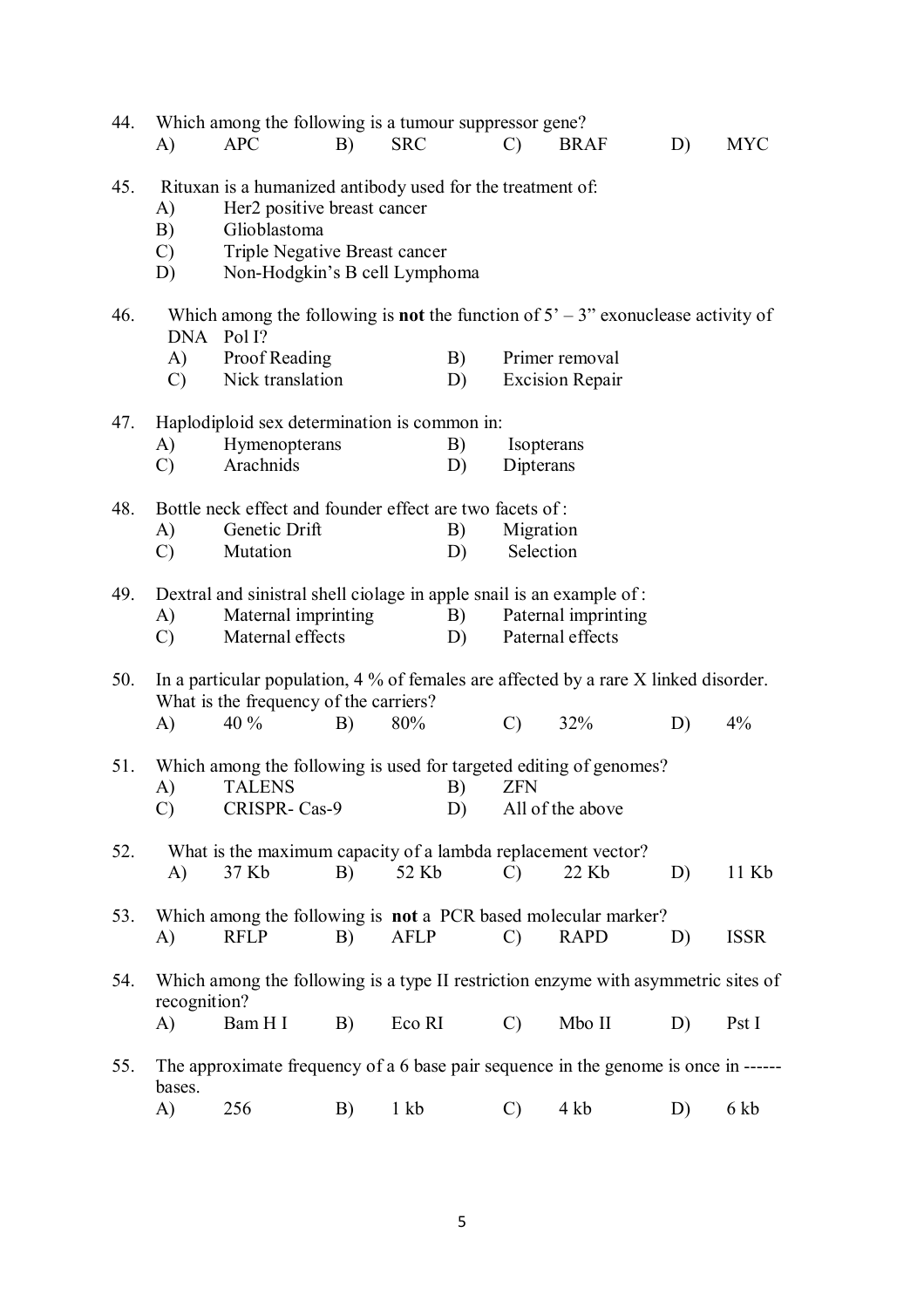| 56. |                                 | The diacetyl formation in cultured buttermilk is much influenced by the------<br>concentration in the medium                                                                                                                                                          |    |       |               |                                 |                      |                          |         |
|-----|---------------------------------|-----------------------------------------------------------------------------------------------------------------------------------------------------------------------------------------------------------------------------------------------------------------------|----|-------|---------------|---------------------------------|----------------------|--------------------------|---------|
|     | A)                              | Protein                                                                                                                                                                                                                                                               | B) | Salt  | $\mathcal{C}$ |                                 | Citrate              | D)                       | Glucose |
| 57. | A)<br>B)<br>$\mathcal{C}$<br>D) | The role of gluten in bread manufacturing is to increase the -------<br>protein content and to increase the shelf life<br>sugar content and to reduce the size<br>digestibility and to improve the taste<br>absorption and to reduce the processing time              |    |       |               |                                 |                      |                          |         |
| 58. | A)<br>B)<br>$\mathcal{C}$<br>D) | The two main enzymes involved in acetic acid fermentation:<br>Carbonic anhydrase and citrate dehydrogenase<br>Alcohol dehydrogenase and acetaldehyde dehydrogenase<br>Glucose dehydrogenase and citrate dehydrogenase<br>Maltose dehydrogenase and carbonic anhydrase |    |       |               |                                 |                      |                          |         |
| 59. | A)                              | "Kimchi" the Korean fermented food is very similar to:<br>Kefir                                                                                                                                                                                                       | B) | Kumis | $\mathcal{C}$ |                                 | Sauerkraut           | D)                       | Yoghurt |
| 60. | A)                              | "Salami", a fermented meat product is made out of:<br>Beef                                                                                                                                                                                                            | B) | Pork  | $\mathcal{C}$ |                                 | Chicken              | D)                       | Duck    |
| 61. | A)<br>$\mathcal{C}$             | The precursor used in penicillin fermentation is:<br>Benzoyl acetate<br>Phenyl acetic acid                                                                                                                                                                            |    |       | B)<br>D)      | Ethyl acetate<br>Propionic acid |                      |                          |         |
| 62. | A)<br>$\mathcal{C}$             | The probe used for the detection of dissolved oxygen in a bioreactor is a type of.<br>Clark Electrode<br>Thermocouple based                                                                                                                                           |    |       | B)<br>D)      |                                 | Optical sensor based | Polarographic electrode  |         |
| 63. | A)<br>C)                        | The bioreactor successfully used earlier for the production of SCP was<br><b>CSTR</b><br>Air lift bioreactor                                                                                                                                                          |    |       | B)<br>D)      |                                 | Wheel fermenter      | Bubble column bioreactor |         |
| 64. | A)<br>$\mathcal{C}$             | The composition of sephadex used in the gel filtration technique during downstream<br>processing is ------ derived.<br>Dextran<br>Acrylamide                                                                                                                          |    |       | B)<br>D)      | Agarose                         | Polyhydroxy butyrate |                          |         |
| 65. | A)                              | Which of the following can be used for the accurate determination of the molecular<br>weight of a protein?<br>Ion exchange chromatography                                                                                                                             |    |       |               |                                 |                      |                          |         |

- B) Dialysis
- C) SDS PAGE
- D) SAGE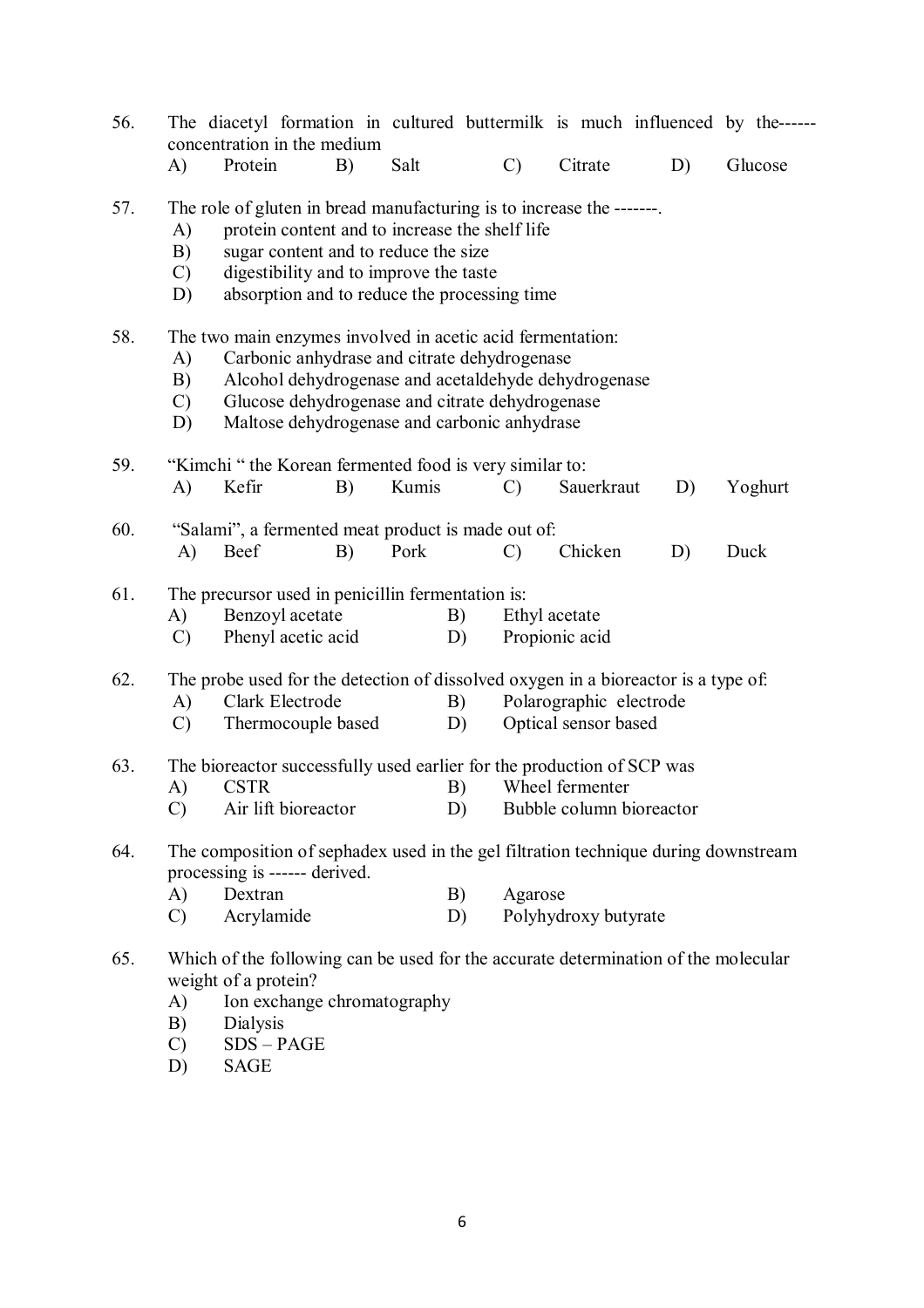| 66. | HAT is:       |                                                                        |    |                                                                                  |
|-----|---------------|------------------------------------------------------------------------|----|----------------------------------------------------------------------------------|
|     | A)            | Hypoxanthine – Aminopterin - Tyrosine                                  |    |                                                                                  |
|     | B)            | Hypoxanthine - Aminopterin - Thyroxine                                 |    |                                                                                  |
|     | $\mathcal{C}$ | Hypoxanthine - Alanine - Thymidine                                     |    |                                                                                  |
|     | D)            | Hypoxanthine - Aminopterin - Thymidine                                 |    |                                                                                  |
| 67. |               | A selection medium for pUC vectors should contain:                     |    |                                                                                  |
|     | A)            | <b>IPTG</b> only                                                       | B) | X gal only                                                                       |
|     | $\mathcal{C}$ | IPTG and X gal                                                         | D) | IPTG, X gal and ampicillin                                                       |
| 68. |               | Phasmids are vectors with ------                                       |    |                                                                                  |
|     | A)            | lambda att site                                                        | B) | lambda cos site                                                                  |
|     | $\mathcal{C}$ | lambda ori                                                             | D) | M <sub>13</sub> ori                                                              |
| 69. |               | Which among the following is <b>not</b> used for automated sequencing? |    |                                                                                  |
|     | A)            | Sangers                                                                | B) | Maxam and Gilbetz                                                                |
|     | $\mathcal{C}$ | Pyrosequencing                                                         | D) | Illumina                                                                         |
| 70. |               | Yield Gard is a variety of maize with ------.                          |    |                                                                                  |
|     | A)            | borer resistance                                                       | B) | Glyphosate resistance                                                            |
|     | $\mathcal{C}$ | high fructose content                                                  | D) | blight resistance                                                                |
| 71. |               |                                                                        |    | Control of plant gene expression patented by Delta and Pineland was nicknamed as |
|     | A)            | Golden technology                                                      | B) | Savior technology                                                                |
|     | $\mathcal{C}$ | Terminator technology                                                  | D) | Salvador technology                                                              |
| 72. |               | Which among the following is a property of normal celllines?           |    |                                                                                  |
|     | A)            | Contact inhibition                                                     | B) | Infinite growth                                                                  |
|     | C)            | Anchorage independence                                                 | D) | aneuploidy                                                                       |
| 73. | HeLa is a:    |                                                                        |    |                                                                                  |
|     | A)            | Colon cancer cellilne                                                  | B) | Breast cancer celline                                                            |
|     |               | C) Cervical cancer celline                                             | D) | Normal celline                                                                   |
| 74. |               | Pharming in biotechnology means production of pharmaceuticals          |    |                                                                                  |
|     | A)            | in transgenic plants                                                   |    |                                                                                  |
|     | B)            | in transgenic animals                                                  |    |                                                                                  |
|     | $\mathcal{C}$ | in transgenic plants and animals                                       |    |                                                                                  |
|     | D)            | in transgenic bacteria                                                 |    |                                                                                  |
| 75. |               | The technology used for the creation of Megan and Morag is:            |    |                                                                                  |
|     | A)            | Somatic cell nuclear transfer technology                               |    |                                                                                  |
|     | B)            | Embryonic cell nuclear transfer technology                             |    |                                                                                  |
|     | $\mathcal{C}$ | Retroviral gene transfer                                               |    |                                                                                  |
|     | D)            | Pronuclear micro injection                                             |    |                                                                                  |
| 76. |               | Production of distant plant hybrids is possible by:                    |    |                                                                                  |
|     |               | п.                                                                     |    |                                                                                  |

A) Embryo rescue B) Anther culture<br>
D) Callus culture B) Meristem culture Meristem culture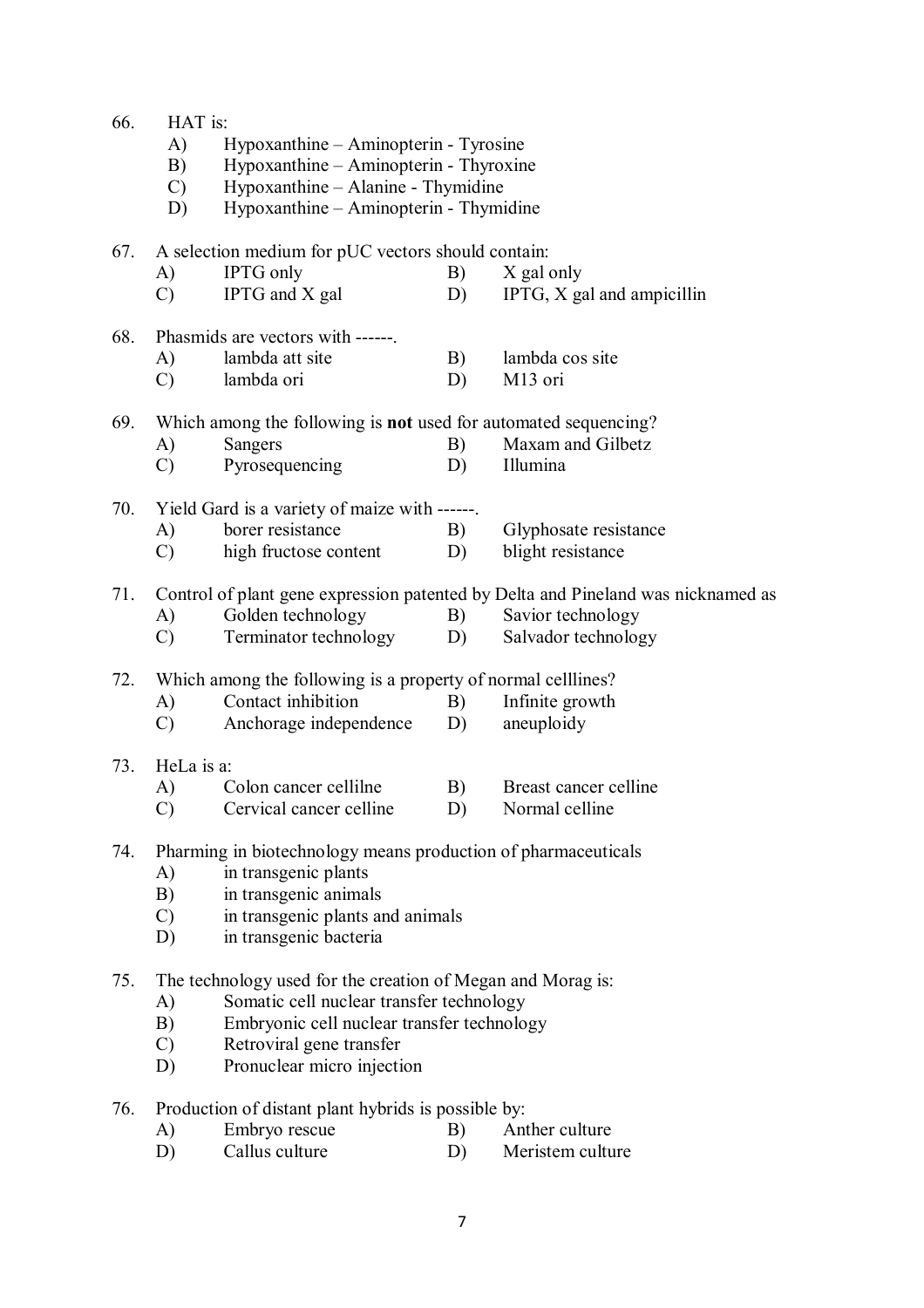77. The following a, b, and c criteria are for:

- a. Maximum containment and biohazard suits
- b. No aerosol creation and air lock
- c. Air shower and clothing changing room for all personnel entering and existing the facility
- A) Biosafety level 4 B) Biosafety level 3
- C) Biosafety level 2 D) Biosafety level 1
- 78. The ruling of Calcutta high court in Dimminaco AG v/s Patent controller of India was a major mile stone Indian patent system because it allowed -----.
	- A) product patent
	- B) process patent
	- C) patenting of live microorganisms
	- D) patenting of plant varieties
- 79. Which among the following is **not** a continuous variable?
	- A) Height of plants B) No of leaves in a plant
	- C) Width of leaves D) All of the above
- 80. Calculate the standard deviation for the give set of values: 9, 9, 10, 10, 10, 12 A) 1 B) 2 C) 4 D) 3
- 81. What is the probability that a couple's second child will be a girl, given that their first child was a girl?
	- A) 1/4 B) 1/2 C) 3/4 D) 1/3

82. In order to test a null hypothesis you need:

| A) | Data |  | A box model for data |
|----|------|--|----------------------|
|    |      |  |                      |

- C) A and B both D) None of the above
- 83. Other things being equal, which of the following P values is best for the null hypothesis? A) 1% B) 3% C) 17% D) 32%
- 84. The most genetically stable mapping population from the following is:
	- A) Back cross population B) NILs
	- C) RILs D) DH lines
- 85. Binary vector system in *Agrobacterium tumefaciens* is advantageous over co integrate vector system.
	- 1. Because it ensures higher capacity
	- 2. Because it is stable with both vir genes and TDNA on the same vector.
	- A) Both 1 and 2 are correct B) Both 1 and 2 are wrong
	- C) 1 is correct but 2 is wrong D) 1 is wrong but 2 is correct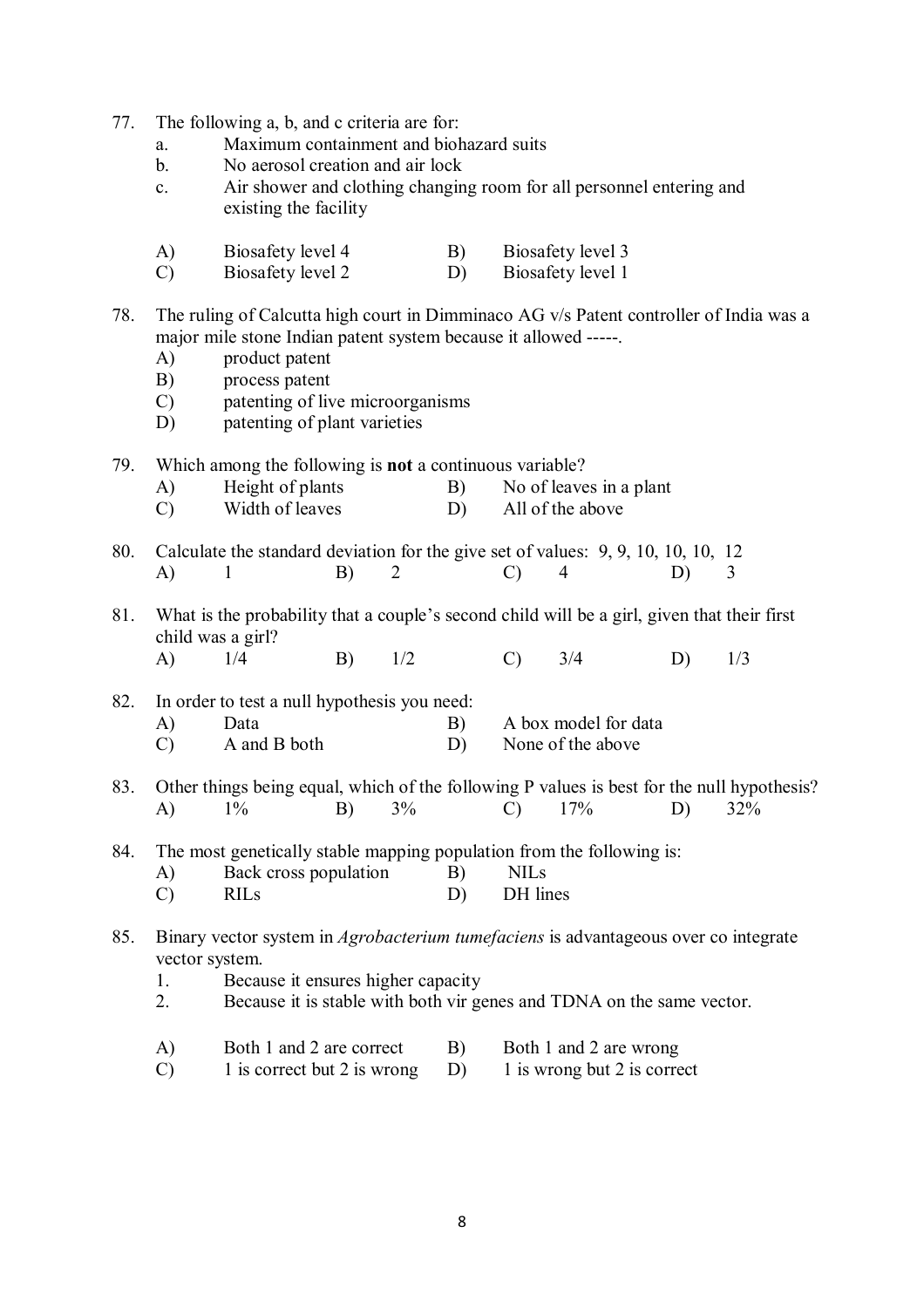86. Match the following: List I List II a. pUC Vectors 1. Tetracycline resistance b. 22. 2. Phagemid c. Charon 16 A 3. Alpha complementation d. pcDNA 4. Lambda phage replacement vector 5. Lambda phage insertion vector A) a-1, b-3, c-5, d-4 B) a-5, b-3, c-4, d-1 C) a-3, b-1, c-5, d-2 D) a-5, b-3, c-1, d-2 87. Germline gene therapy is opposed on the grounds of: A) Autonomy argument B) Virtue approach<br>
C) Common Good Approach D) Utility approach  $(C)$  Common Good Approach  $D$ ) 88. Which among the following is a non- parametric test? A) Students't test B) One way ANOVA C) Chi square test D) None of the above 89. Which among the following programs are exclusively used for construction Maximum Parsimony phylograms? A) PAUP B) Mr Bayes C) RaxML D) CLUSTAL 90. The method used by the Celera Genomics for human genome sequencing: A) Clone contig approach B) Shotgun Sequencing C) Massive parallel sequencing D) New generation sequencing 91. Which among the following is **not** a post TRIPs modification in Indian Patent Act? A) Process patent in drugs B) Term of patent increased to 20 years C) No license of right D) Limited use of patented inventions by governments 92. Under plant patents, tubers are **not** included because they are: A) agricultural commodities B) propagules C) storage structures D) both propagule and food material 93. Section 3 and 4 of Indian Patent act deals A) Non-patentable inventions B) Plant patents C) Trade secrets D) Geographical indications 94. Injunction and damages in patent law are the types of: A) Infringement B) Remedies C) Acts D) Licensing 95. Which are the limitations of patent act? A) Making using and selling the invention B) Compulsory licence C) Damages D) Certificate of validity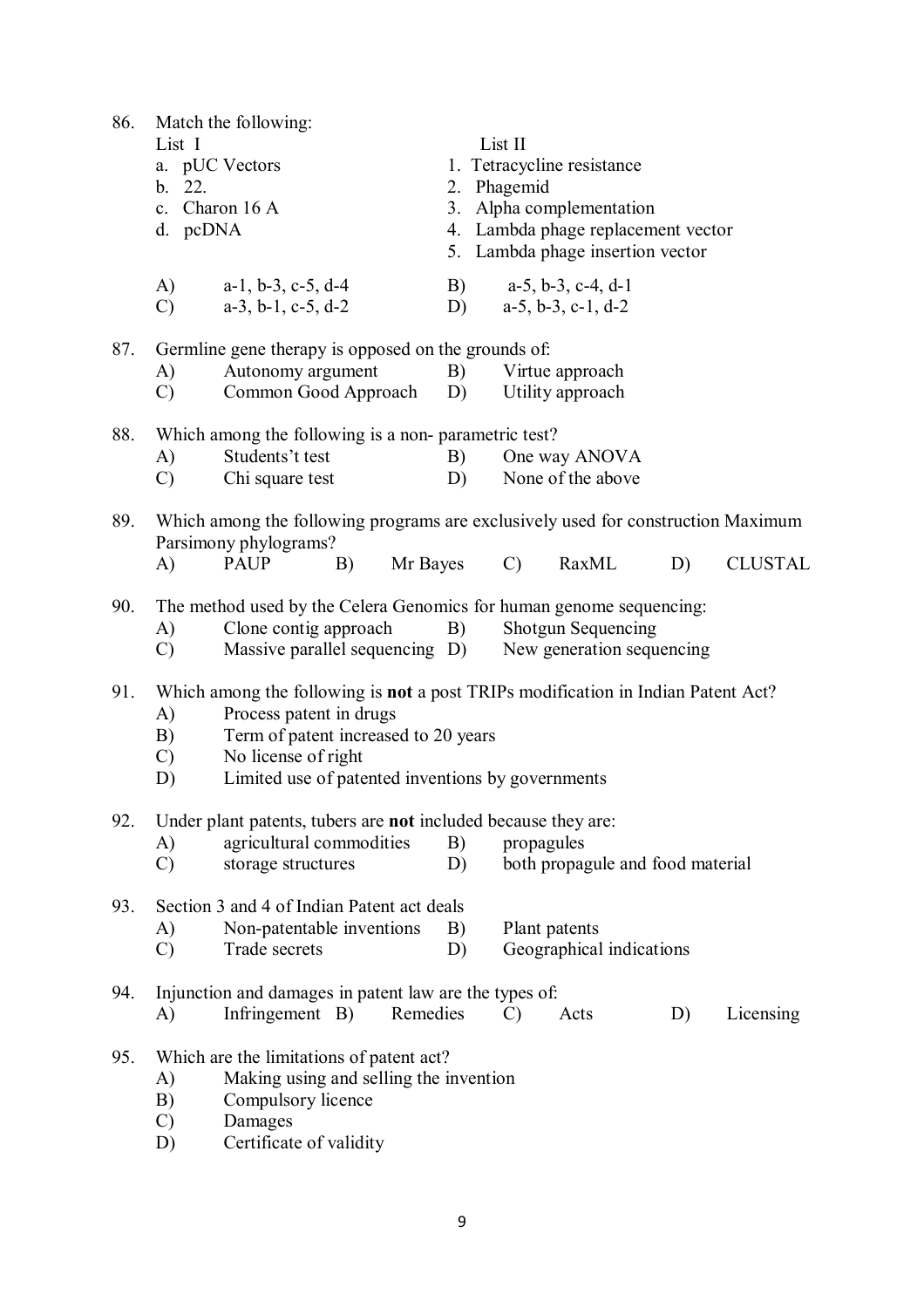- 96. Bovine serum albumin is added to restriction enzymes because:
	- A) It stabilize DNA
	- B) It stabilize the cofactors<br>C) Under low protein conce
	- Under low protein concentrations enzymes are not stable
	- D) It accelerate the H bond formation

97. Formation of ------is essential for activating photoreceptors and initiating vision process.

- A) Rhodopsin B) Carotenes
- C) 11-cis retinal D) All-trans retinal
- 98. Formation of NADH in a reaction can be easily measured by:
	- A) Spectrophotometry
	- B) Electrophoresis
	- C) Chromatography-mass spectroscopy
	- D) Vibrational spectroscopy
- 99. Chemical digestion of proteins ends in
	- A) The stomach B) The small intestine
	- C) The large intestine D) The anus

100. Energy source of brain during prolonged starvation

- A) Glucose B) Fatty acids
- C) Ketone bodies D) Amino acids
- 101. Agent Orange used by US military for defoliating forests and clearing vegetation in Vietnam war mimics:
	- A) Auxins B) Gibberellins C) Cytokinins D) Abscisic acid

102. Betablockers reduces blood pressure by blocking

- A) Proton pump B) Uncouplers
- C) Epinephrine D) None of the above
- 103. SARS-CoV-2 that causes COVID-19 is commonly isolated using
	- A) Chromatography B) Density gradient centrifugation
	- C) Electro focussing D) Electro fishing
- 104 A peptide when treated with trypsin yielded fragments Val-Trp-Thr, Gly-Ser- Met-Asp- Lys, and Ile-Tyr-Thr-Asp-Tyr- Lys, and one molecule each of arginine and lysine. The same peptide upon chymotrypsin treatment yielded fragments Asp- Lys-Lys-Ile-Tyr, Gly-Ser- Met, Lys-Arg-Val-Trp-Thr and Thr-Asp-Tyr. Dinitroflouro benzene treatment followed by hydrolysis of the parent peptide yielded dinitrophenyl derivative of glycine. Which free amino acid will be released if the parent peptide is treated with carboxypeptidase?
	- A) Glycine B) Arginine C) Threonine D) Lysine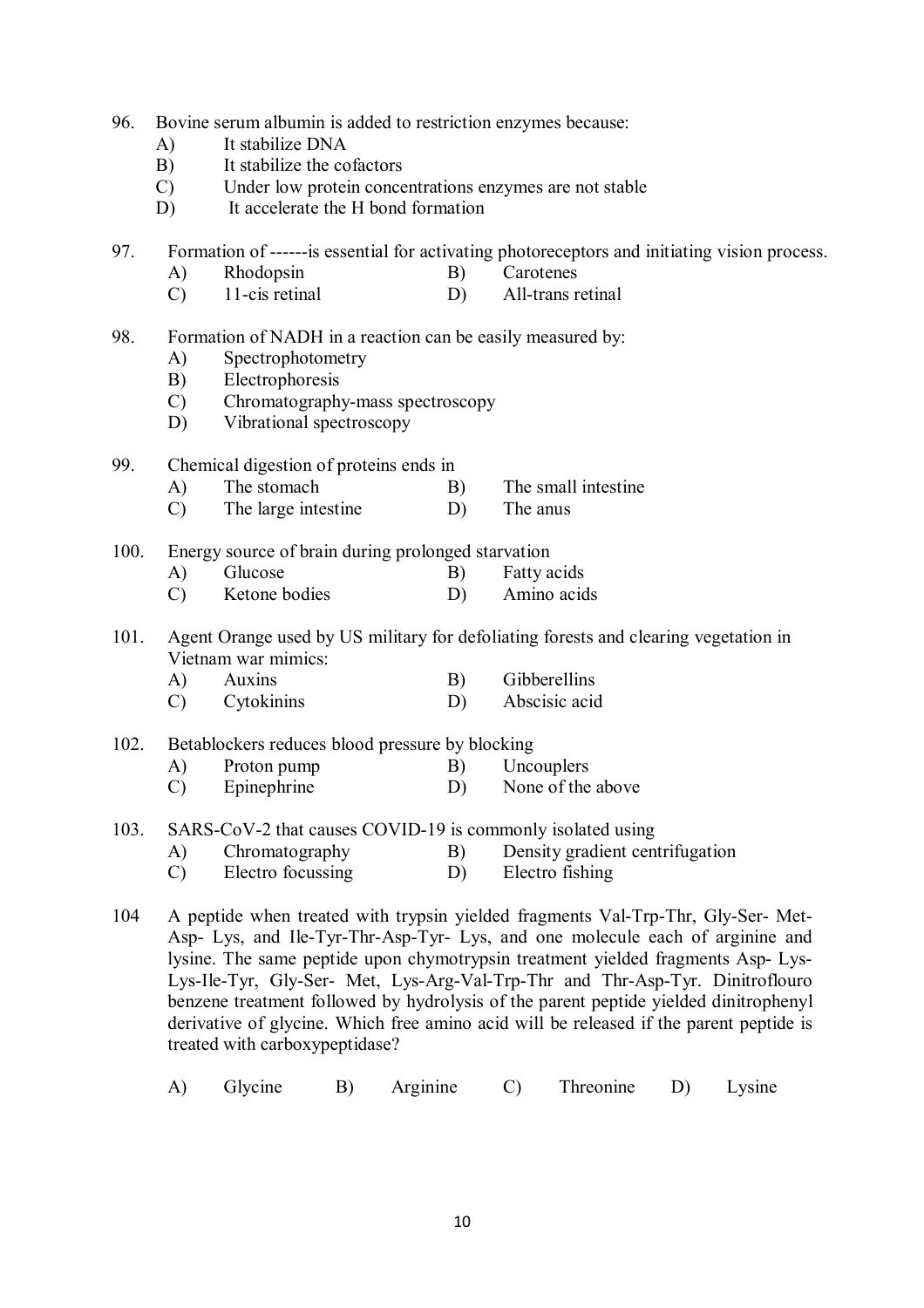- 105. Experimental error during enzyme kinetic analyses will be reflected on both x and y axes in the case of:
	- A) MichaelisMenten plot B) Lineweaver Burk Plot
	- C) EadieHofstee plot D) Both b and c
- 106. Which osazone is formed fast?
	- A) Glucosazone B) Fructosazone
	- C) Lactosazone D) Maltosazone
- 107. Membrane fluidity is increased if it contains:
	- A) More short chain fatty acids
	- B) More saturated fatty acids
	- C) More cis-unsaturated fatty acids
	- D) Both A and B
- 108. Active site of an enzyme can be mapped most efficiently by using:
	- A) Competitive inhibitors B) Noncompetitive inhibitors
	- C) Uncompetitive inhibitors D) Suicide inhibitors
- 109. The method which is most effective in providing stable immobilization of enzymes:
	- A) Physical adsorption B) Entrapment
	- C) Covalent attachment D) Cross-linking
- 110. Which among the following is **not** a LINUX based OS distribution: A) Haiku B) Debian C) Fedora D) Gentoo
- 111. Which among the following docking algorithms are not based on Monti Carlo? A) GROMOS B) GROMACS C) ICM D) FlexX
- 112. T/A cloning is most suitable for PCR fragments generated by *Taq* DNA polymerase because:
	- A) *Taq* is a thermophilic polymerase
	- B) *Taq* has no processivity
	- C) *Taq* has limited terminal transferase activity
	- D) *Taq* is error prone
- 113. Which among the following is a protein data base? A) GENBANK B) DDBJ C) ATCC D) PIR
- 114. Thermogenin present in brown adipose tissue generates heat by:
	- A) Producing more ATP molecules
	- B) Increasing the proton gradient across the inner mitochondrial membrane
	- C) Providing proton channel in the inner mitochondrial membrane
	- D) Increasing the number of mitochondria
- 115. Enzyme secreted by the sperm cells that assist in fertilization:
	- A) Permease B) Urokinase
	- C) Lipase D) Hyaluronidase